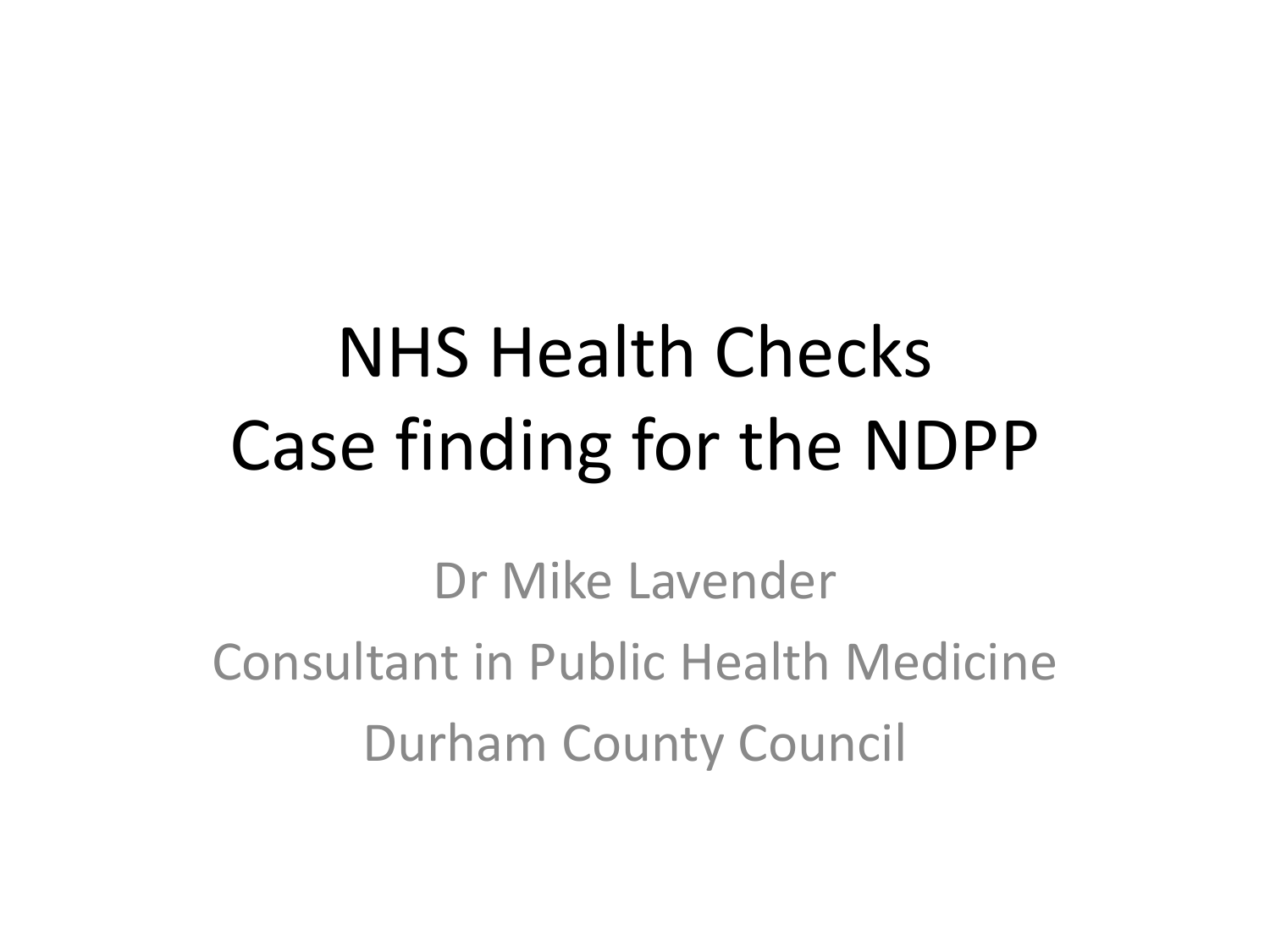# Background

- NHS Health Checks introduced in 2008 with all 72 GP practices in County Durham
- In 2015 introduced a new health check specification that replaced the standard diabetes filter with the Diabetes UK Risk Score
- Linked to "Just Beat It", the local diabetes prevention programme
- Demonstrator site for the NDPP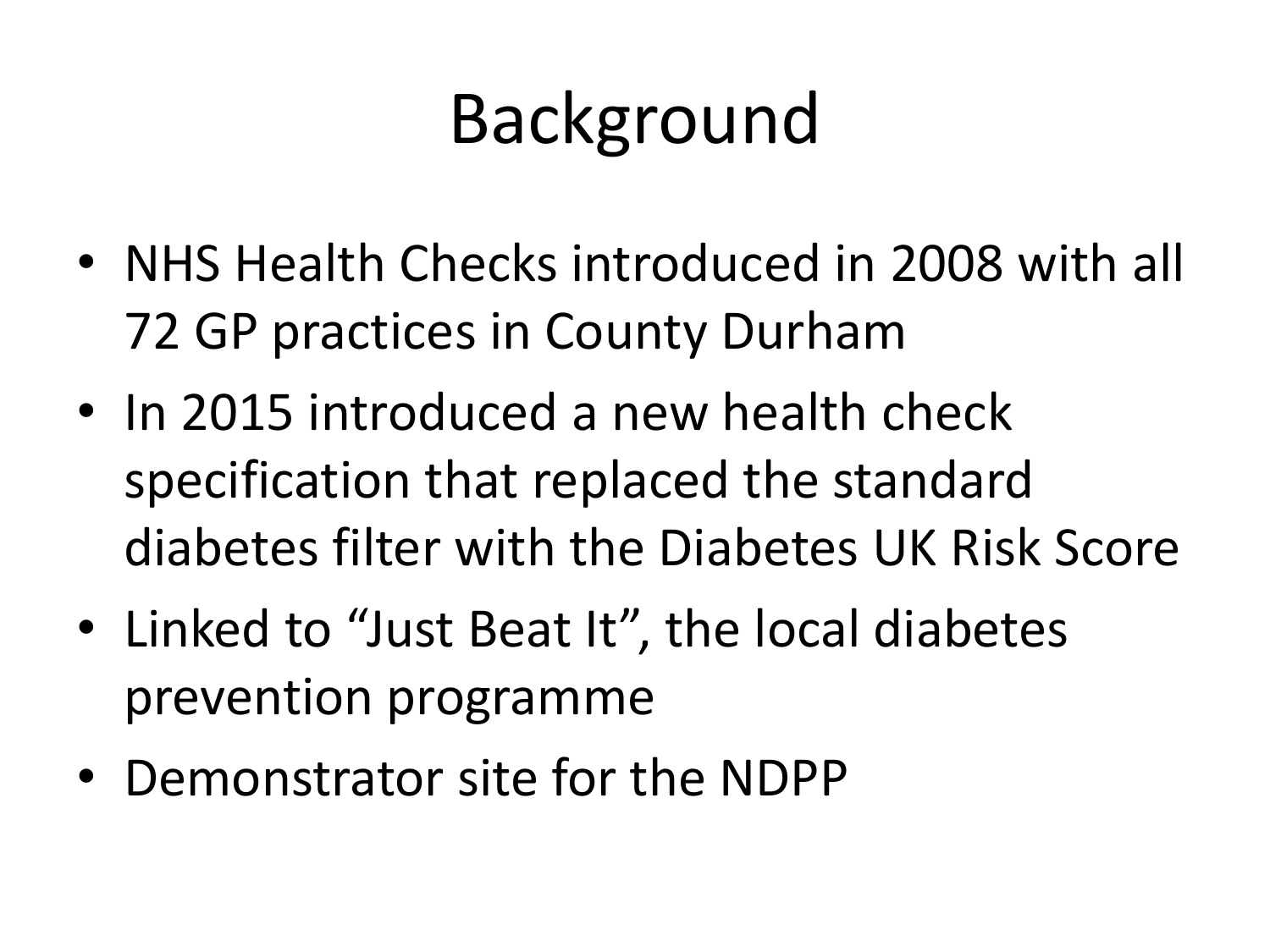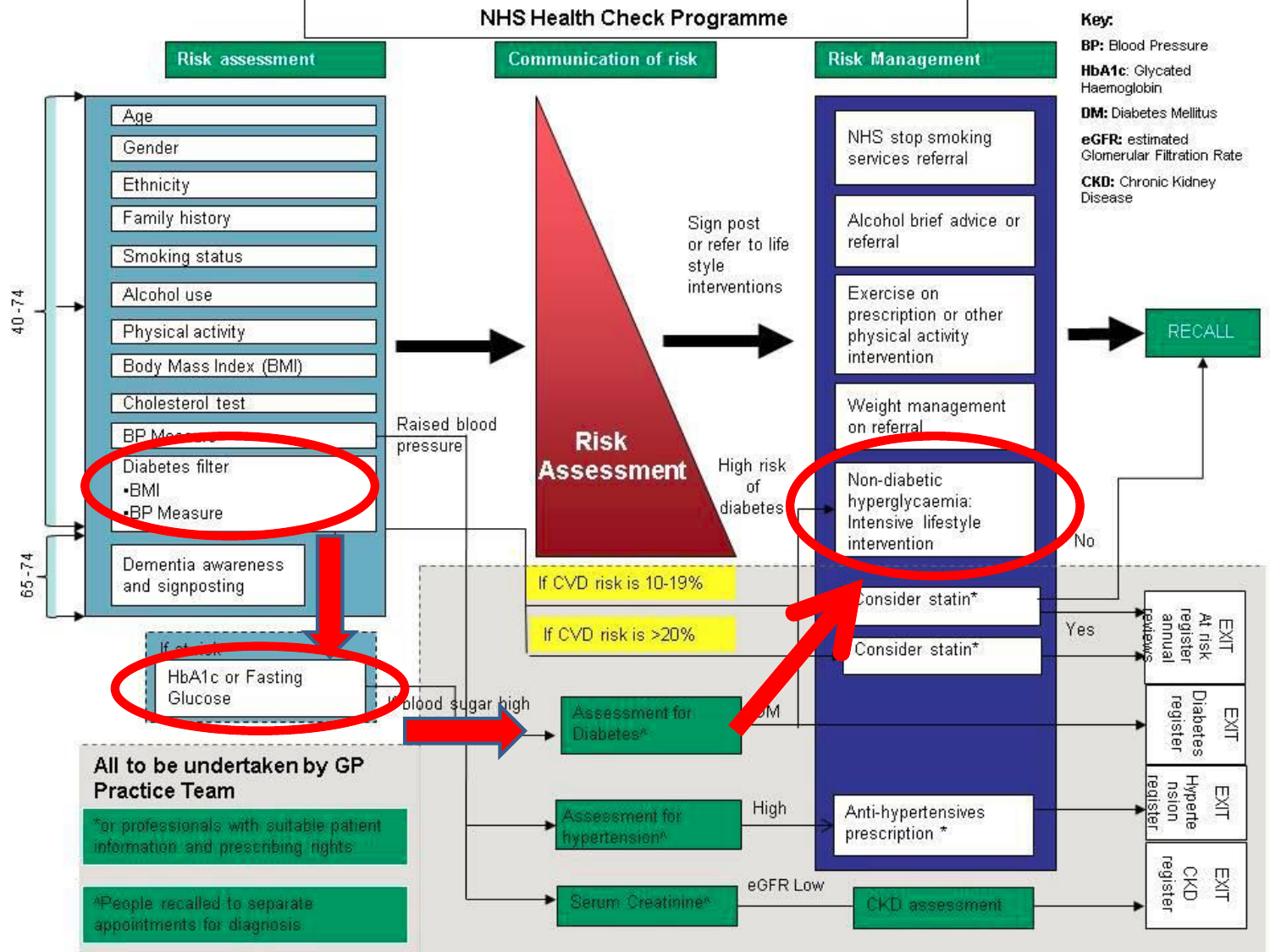### check 4 Life **NHS Health Check Programme**

### **NHS**

▭

×

### did you know ?

**Diabetes risk factors:** 

- \* Diabetes is a condition where the amount of glucose in your blood is too high because the body cannot use it properly
- \* Insulin is a hormone produced by the pancreas that allows glucose to enter the body's cells
- \* If you have diabetes, your body cannot make<br>proper use of this glucose so it builds up in the blood and can't be used as fuel
- There are two main types of diabetes: Type 1 and Type 2



### Diabetes UK Risk calculation

| How old are you                                                                                             | $50 - 59$      |           |                  |  |
|-------------------------------------------------------------------------------------------------------------|----------------|-----------|------------------|--|
| Are you male or Female                                                                                      | Male           |           |                  |  |
| How would you describe your ethnicity                                                                       | White European |           |                  |  |
| Do you have a father, mother, brother, sister and/or own child with Type 1 or<br>2 diabetes                 | No             |           |                  |  |
| What is your waist circumference                                                                            |                |           | 90 - 99.9 cm     |  |
| What is your Body Mass Index (BMI)                                                                          |                |           | $30 - 34$        |  |
| Has your doctor given you medicine for high blood pressure or told you that<br>you have high blood pressure |                |           | No               |  |
|                                                                                                             |                |           |                  |  |
| $0 - 6$                                                                                                     | $7 - 15$       | $16 - 24$ | $25 - 42$        |  |
|                                                                                                             |                |           | Your score is 15 |  |



00:42

#### [DGP000001] CLIENT, Test (Mr). born 01-Jan-1956(58y)





Internet : Connected

Health Options® 8.65B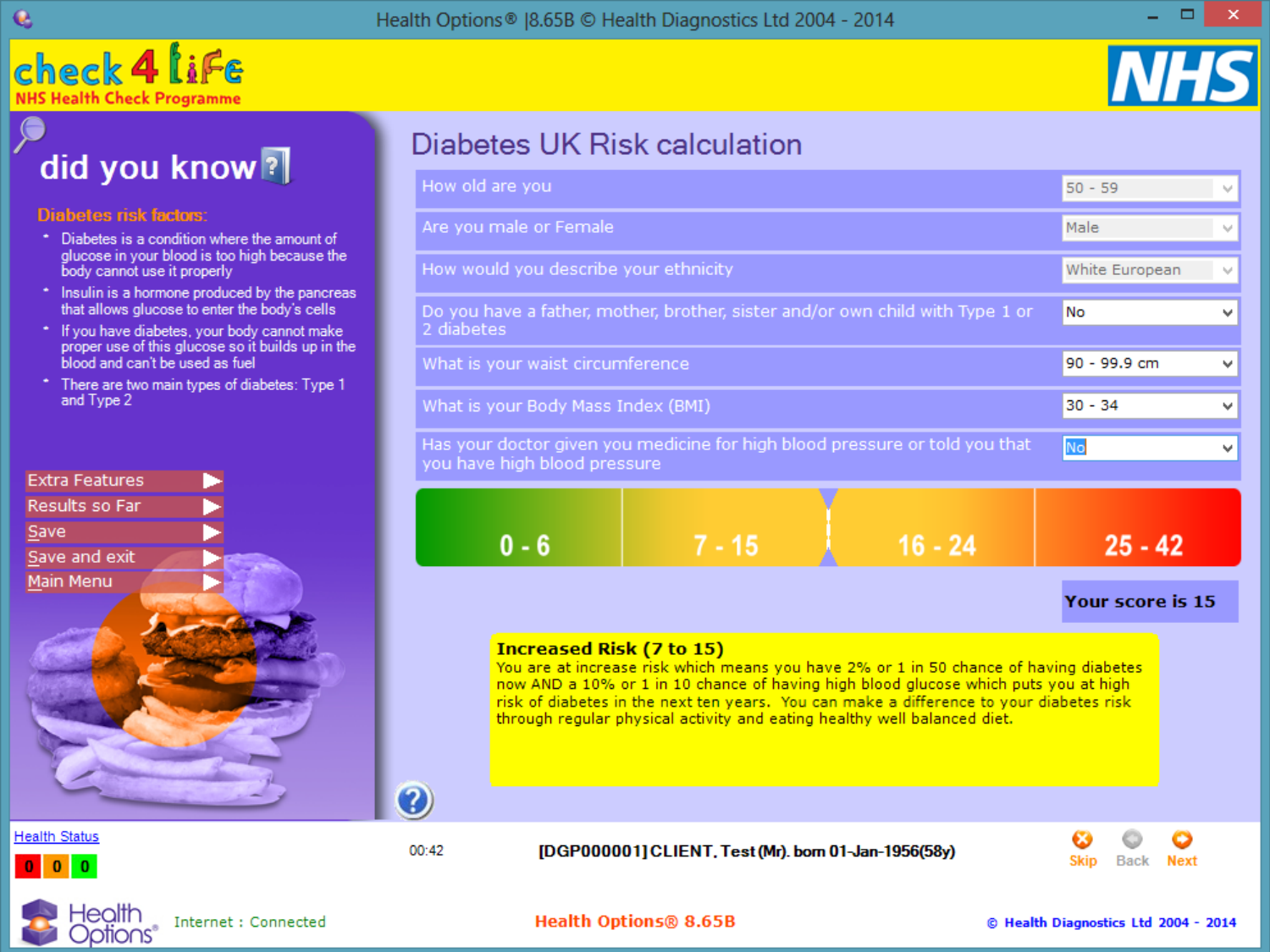### NHS Health Checks in GP practices

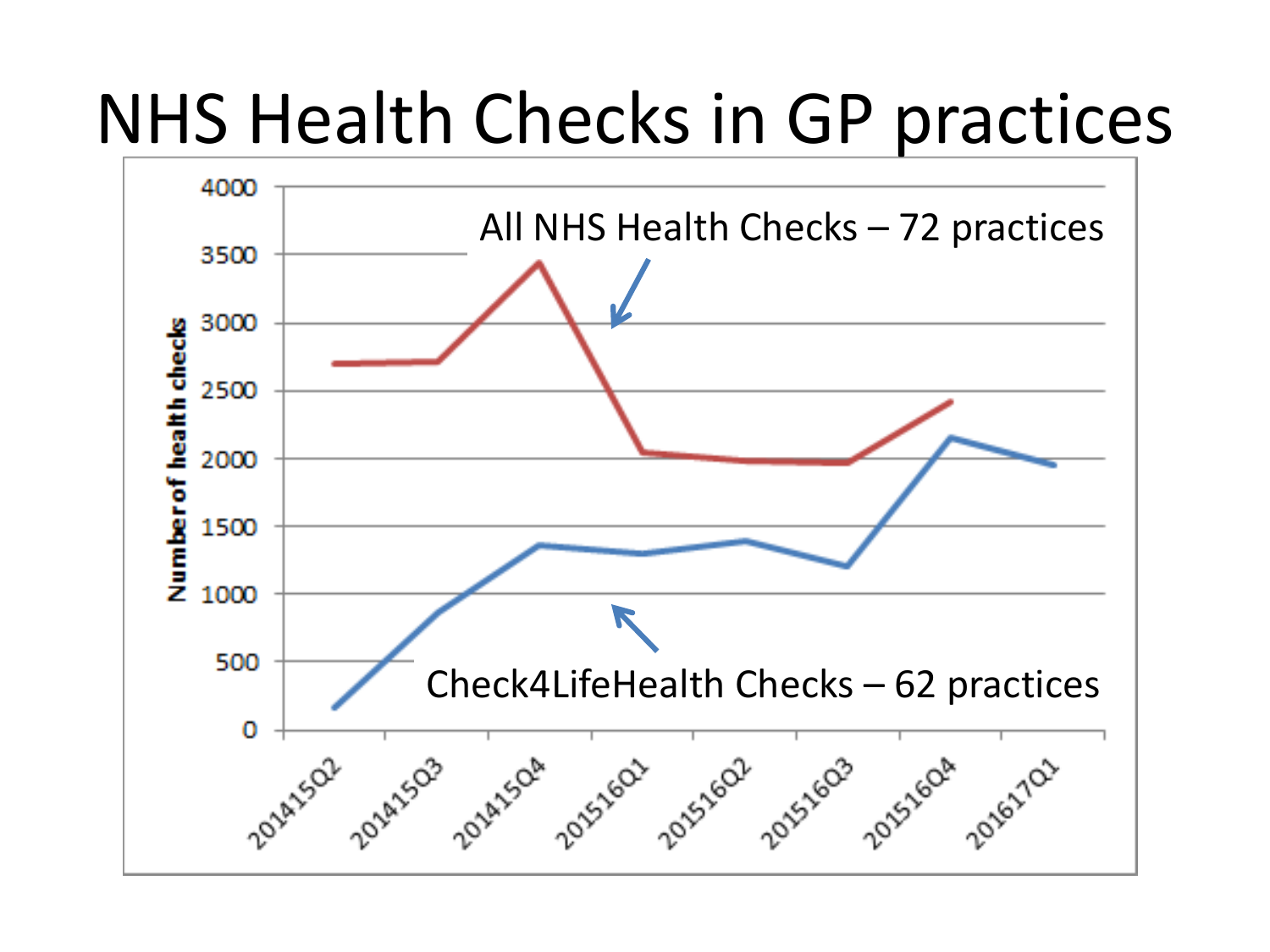### NHS Health Check diabetes filter

- July 2014 to June 2016 10,048 C4L health checks carried out (5259 females, 4789 males)
- 98% White British
- South Asian or Chinese  $(41)$ : 8 had a BMI  $\geq$  27.5.
- Others: 2761 had a BMI  $\geq$  30.
- Of the remaining 7279 with BMI < 30: 1248 had a SBP  $\geq$ 140 and a further 198 had a DBP  $\geq$  90.
- Applying the health check diabetes filter: 4215 (42%) at a "higher risk" of developing diabetes.
- Of the 5833 not considered at higher risk by the health check filter, 1006 had a Diabetes UK Risk Score of 16 or more.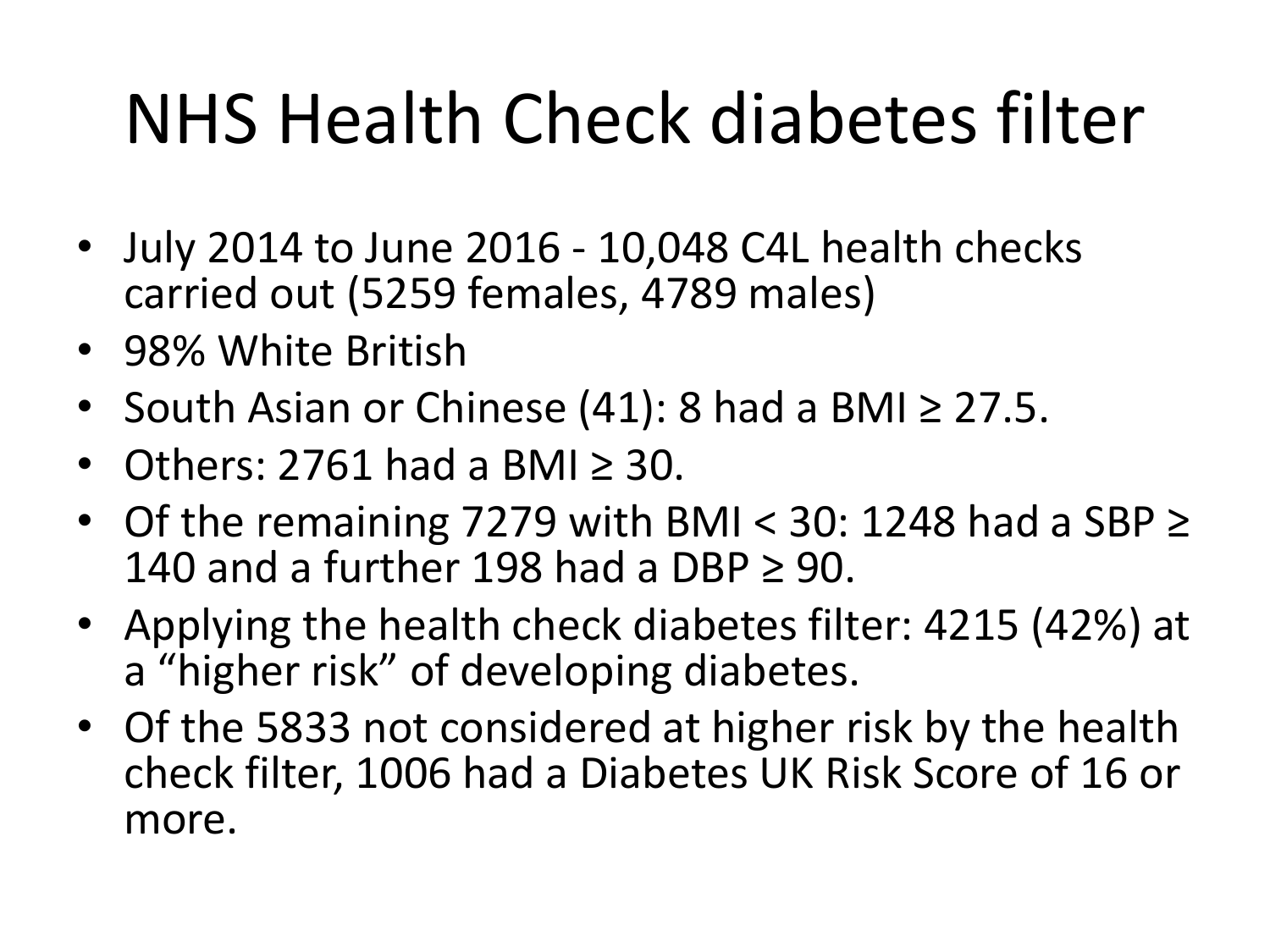### DUK Risk Scores

| <b>DUK</b><br><b>Category</b> | <b>Score</b> | DUK risk Risk of T2D in Number of<br>10 years | checks |
|-------------------------------|--------------|-----------------------------------------------|--------|
| Low                           | $ 0 - 6 $    | <b>5%</b>                                     | 2188   |
| Increased                     | 7 - 15       | 10%                                           | 4464   |
| Moderate                      | $ 16 - 24$   | 14%                                           | 2924   |
| High                          | $ 25 +$      | 33%                                           | 472    |
| Total                         |              |                                               | 10048  |

3394 (33%) of people had a Diabetes UK Risk Score of 16 or more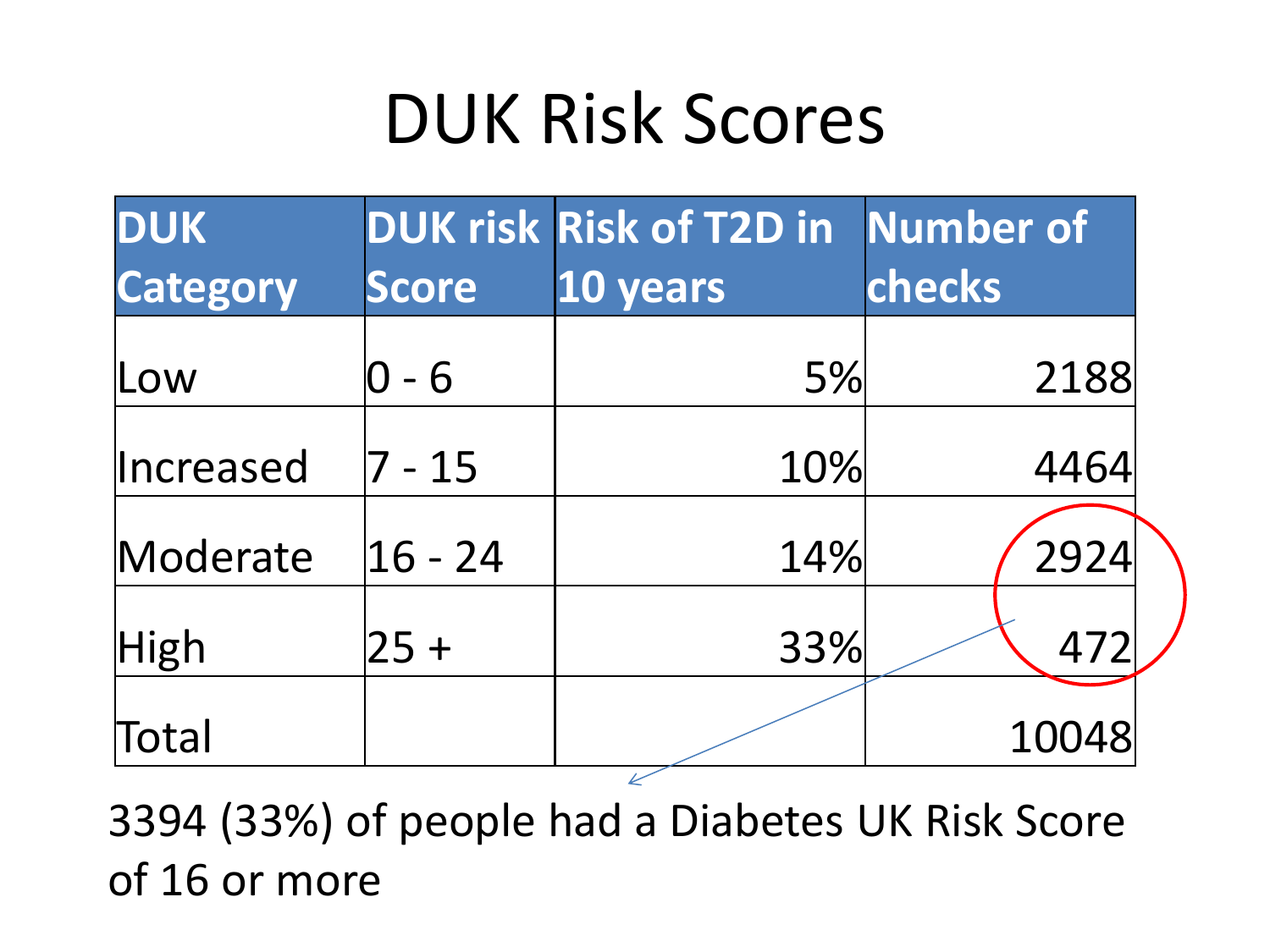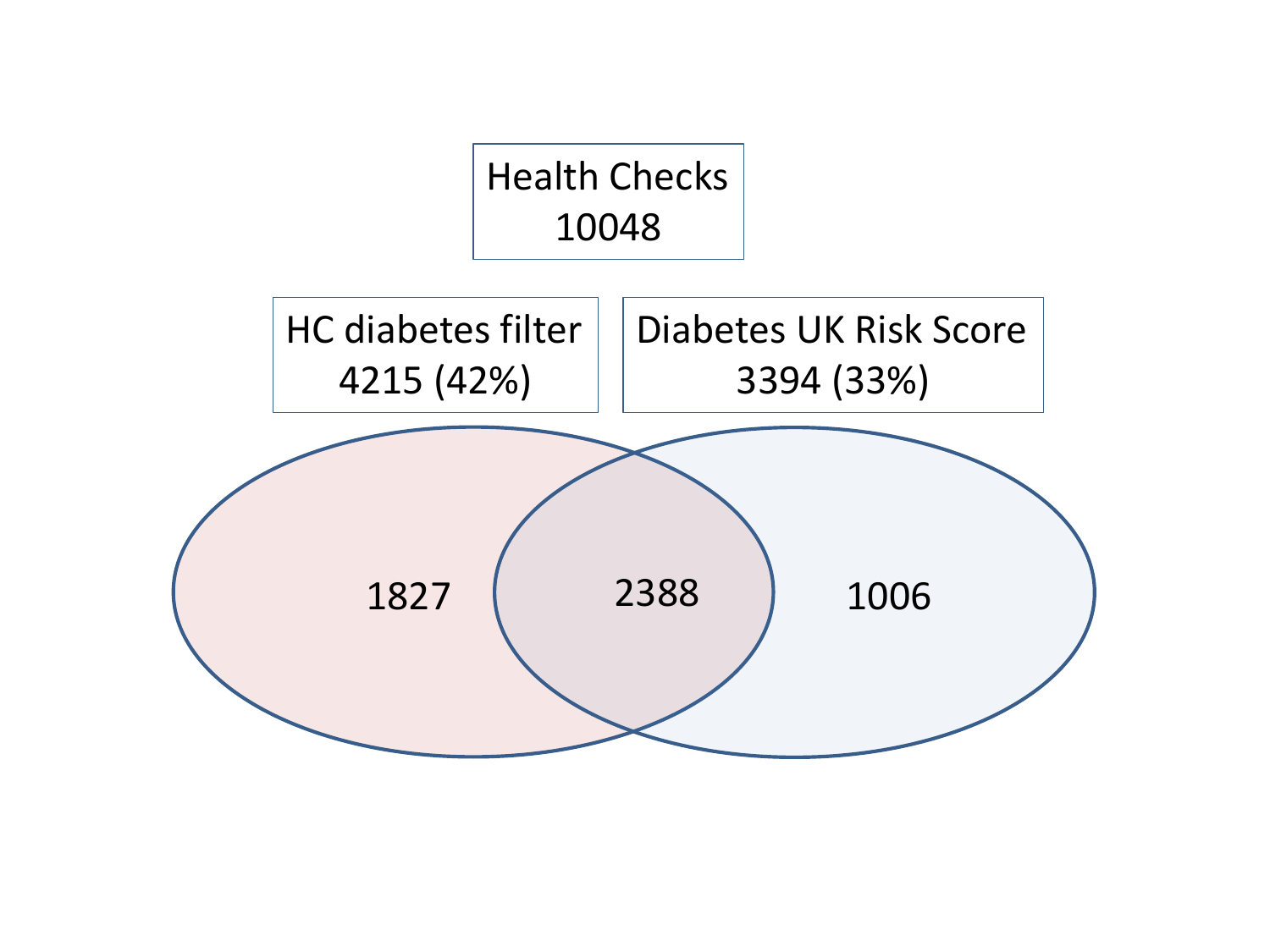# Summary

- NHS Health Check diabetes filter
	- Not a validated risk assessment tool
	- Level of risk is not quantified
	- Difficult to apply and not routinely used in practice
- Diabetes UK Risk Score
	- Can be incorporated into clinical systems
	- Based on data that can be collected at the health check
	- Quantifiable risk allows for better risk communication